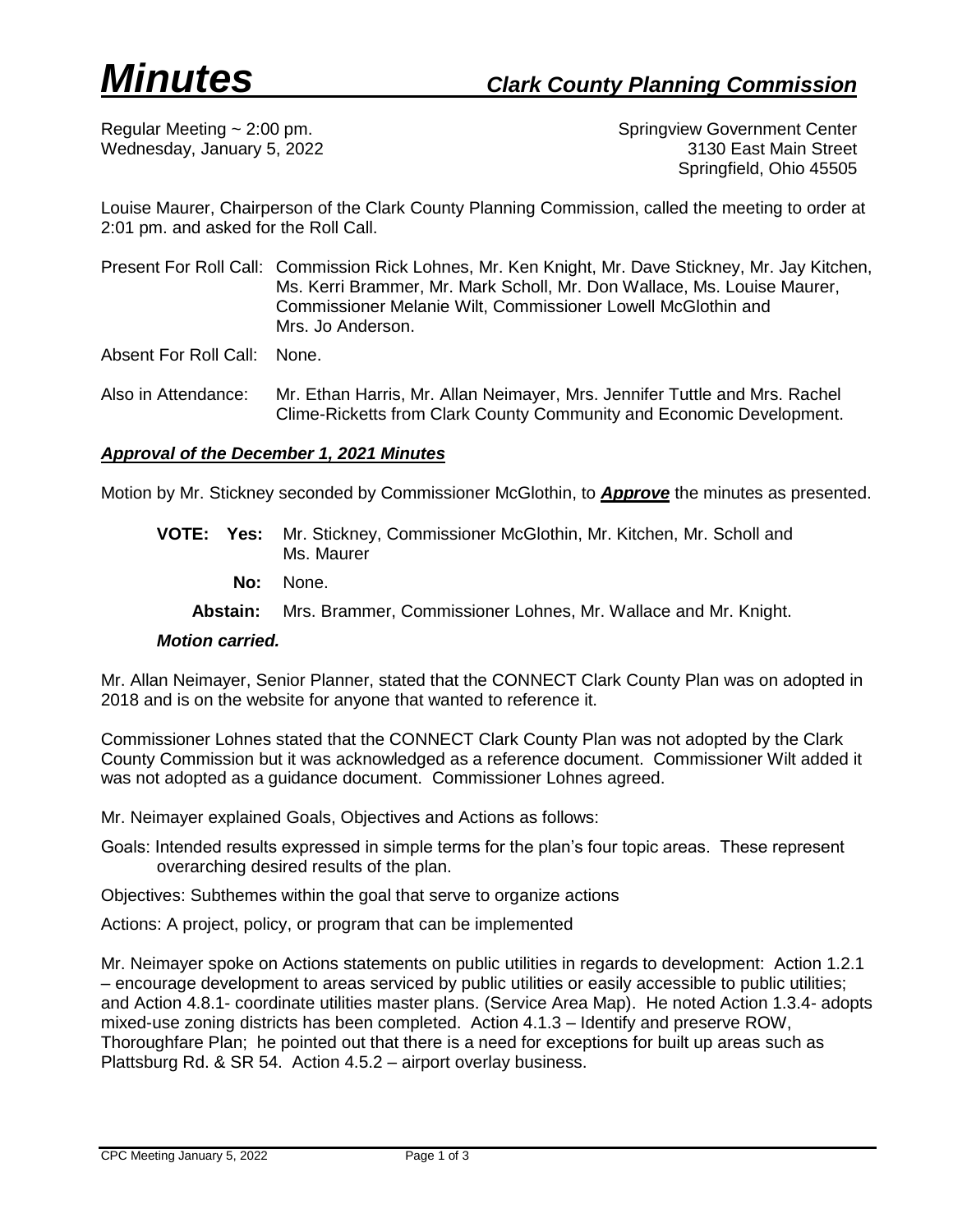## **Action 4.8.3 coordinate between government agencies to address failing sewage treatment systems. Clark County Combined Health District; County Utilities Department**

Mrs. Jennifer Tuttle spoke on Action Statement 4.8.3. She introduced Mr. Larry Shafter and Ms. Elizabeth "Zibby" Dewitt of the Clark County Combined Health District also in attendance to help with the discussion.

Mrs. Tuttle explained Goal 4: Improving infrastructure, Objective 8: Improve communication and coordination between governments for utility provisions, and Action 4.8.3: Coordinate between government agencies to address failing sewage treatment systems. Mrs. Tuttle explained that failing sewage systems in Clark County present a considerable threat to the environment and public health of residents. A coordinated effort to address this issue, which includes public utilities departments, public health agencies and others, needs to be undertaken to proactively address the growing problem. Mrs. Tuttle adds that on-site sewage treatment systems depends on 5 factors: 1) Lot size, 2) ground slope, 3) soil conditions, 4) size of the home/occupancy and 5) local/state regulations. She explains that approximately 0.32 of an acre is needed for the leach field and replacement area. Mr. Shafer provided some facts about sewer systems and their life span. He also explains the prices for a new and replacement system.

Mrs. Tuttle presented a Clark County map with the subdivisions and areas of concern. She focused in on a Broadview Acres map and discussed the average 0.48 acre size and the homes being built in the early 1950s.

Mrs. Tuttle explains that the Health District has received numerous complaints of sewage odor in the Eva Circle Neighborhood. She presented a map with the homes indicated the number of aerators. Mr. Larry Shaffer stated, since 2011, the Health District has documented 94 instances of 25 of 30 sewage aerators discharging untreated sewage into the creeks. He further explained an example at 2421 E. Home Road. He explained the public sewer was 530 ft. from the residence and was required to hook into sewer. He explained the Board of Health approved a Variance for the homeowner due to the cost.

Board Discussion.

Mr. Knight asked about the infrastructure problem and the sanitary problem.

Mr. Wallace stated it comes down to what we do locally, and we have not done much locally. He asked where the funds were coming from for the grants. Mr. Craig Mescher, with Access Engineering, replied its being funneled into the EPA by the federal government.

Mrs. Tuttle and Mr. Shafer explained the issues in Eva Circle with the aerators. Board Discussion on failing aerators. Mr. Shafer explained soil based systems.

Commissioner Lohnes stated that it would cost a lot of money putting in sewer lines around the County.

Mr. Chuck Bauer, Clark County Utilities Director, explains, I see your point but I have to ask that the planning commission drive in new development. He explained that this conversation started during a Technical Review Committee meeting. He further explained that county had ran a sewer extension in Enon before he started the position. He then introduced Craig Mescher with Access Engineering Solutions to further discuss the scale and cost of sewer line extensions.